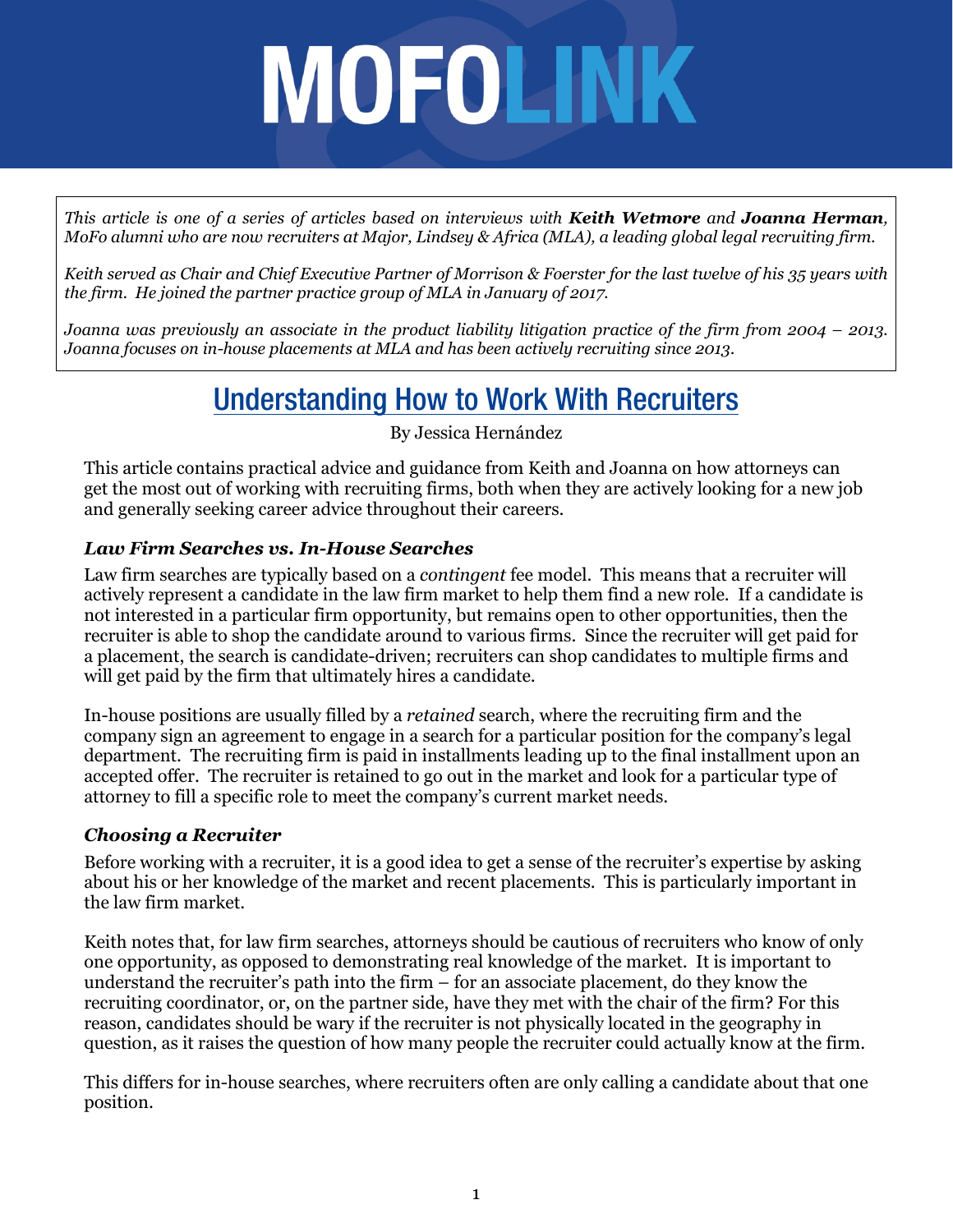In either case, before sending a resume to a recruiter, the candidate should get the recruiter's assurance that the recruiter will not submit his or her resume to a job without the candidate's permission.

## *Working With More Than One Recruiter*

On the law firm side, working with more than one recruiter can get complicated. Working with one single established recruiter will allow that person to act as an advisor to you about the alternatives you are considering (even opportunities they haven't presented to you) without being conflicted. Keith explains, "I give advice all the time to candidates who are in front of firms on their own, and I give them good advice about those alternatives." He would, however, be reluctant to get in the trenches and negotiate the deal with a firm to whom MLA has not presented the candidate.

For in-house searches, Joanna explains that each recruiter has his or her own exclusive opportunities. Therefore, it is advantageous for candidates to work with multiple recruiters. As a result, candidates need to manage what their job search looks like, as no one recruiter will have access to all of the opportunities in the market.

### *Establishing Initial Contact With a Recruiter vs. Other Contacts at a Firm or Company*

Often an attorney knows that a certain company or law firm has an open position, and a recruiter is handling the listing. This raises the question of whether the attorney should reach out first to the recruiter or directly to a contact at the organization.

Keith explains that, on the law firm side, it can be tempting to reach out to somebody you know. Though you might think this is a good idea as it saves the firm a fee if they hire you, it may not necessarily be the best avenue. For example, you may not know whether your contact at the firm is somebody who is respected there.

In contrast, if a candidate's résumé gets presented through the channels that have been negotiated between the recruiter and the law firm, the candidate is ensured to be considered by the highest level of decision makers. If the candidate has already impressed the recruiter, then the decision makers will view that person as properly vetted.

For an in-house search, it is critical that the candidate reach out directly to the recruiter running the search. Since the client has retained the recruiting company to run an entire search process with the company, reaching out to the recruiter is the appropriate step to ensure you are considered within that process. If the candidate reaches out directly to the company, it may give the appearance that the recruiter wasn't interested in that candidate through the normal channel.

In addition, the company pays for the retained search in advance; therefore, hiring a candidate outside of that process will not save the company money.

# *The Feedback Loop*

Another advantage of being submitted through a recruiter is the feedback loop. Information flows both ways; when there's an initial conversation between a candidate and a law firm, the recruiter debriefs both sides. In this way, recruiters often serve as an intermediary in misunderstandings or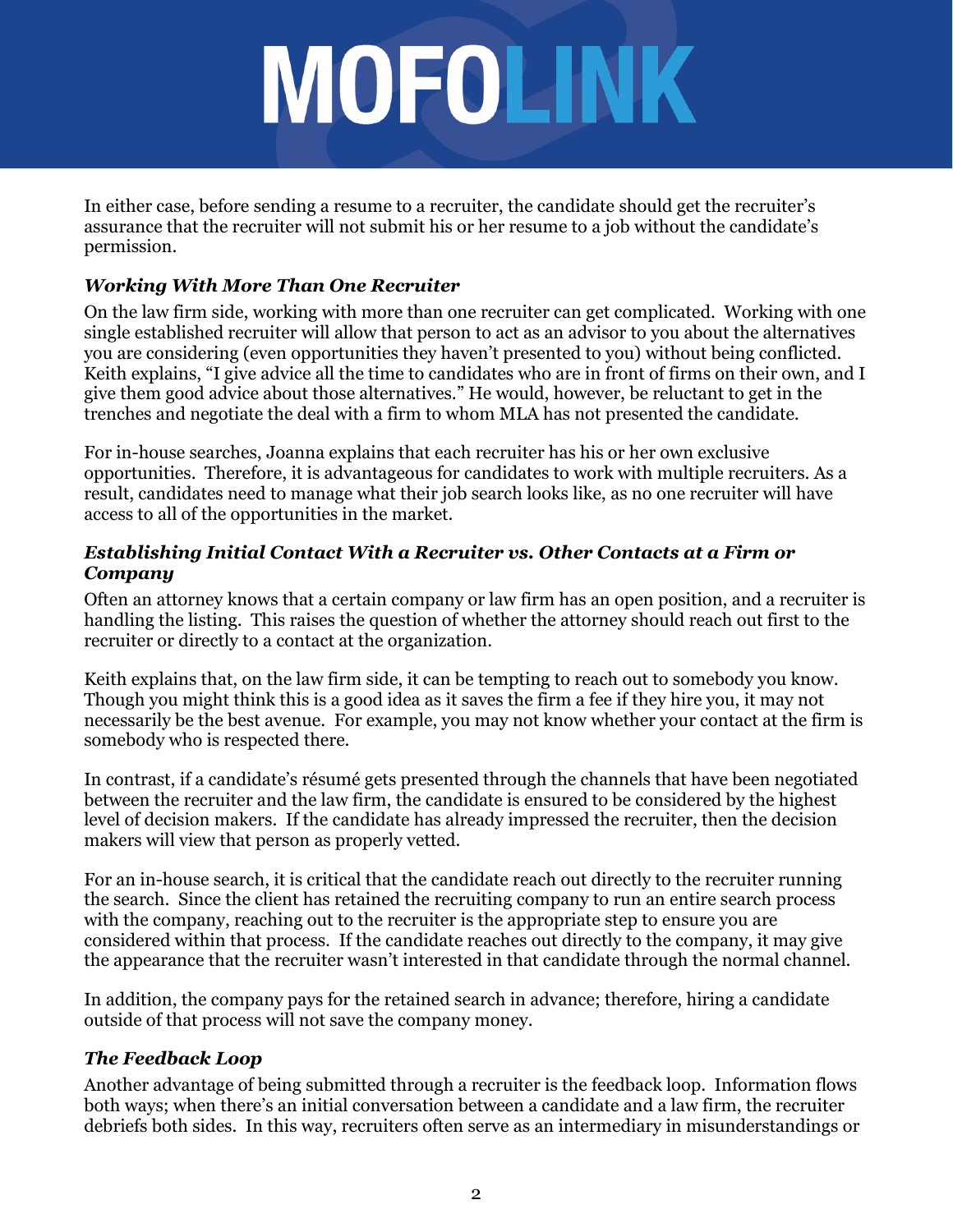mis-emphasis. When the recruiter shares feedback with the candidate and/or the firm after an initial interview, both parties will go into a second round of interviews more honed than the first time around.

Keith describes a real world example where a candidate told Keith he was leaving Firm A because he strongly disliked the person who ran it. During the candidate's interview with Firm B, the chair of Firm B raved about the chairman of Firm A. Keith explained, "I did a little sniffing around, and I found out it's this guy's style, he bends over backward not to criticize any firm he's recruiting out of. But it got misread by the candidate, so I coached the firm around it."

Recruiters can also call up and check on a candidate's status; when recruiters repeatedly nag the employer, the candidate is insulated from having to do so and potentially negatively affecting the process.

Finally, if the candidate doesn't get the job, he or she will know promptly and receive valuable feedback that will be useful for the next opportunity.

### *Coaching Candidates*

Both Keith and Joanna do a lot of coaching as candidates move through the interview process. Candidates benefit from recruiters' years of experience in serving as intermediaries in these conversations.

Recruiters are often able to course correct a candidate's potential error in an interview conversation or ensure that the candidate properly sells him or herself. For example, Keith explains that sometimes a candidate will talk too much about what he or she doesn't like about his or her present firm; this can lead an interviewer to worry about the candidate's view of the new organization. Recruiters also ensure that candidates highlight the right elements of their backgrounds – for instance, if an attorney is interviewing at Morrison & Foerster and speaks conversational Japanese, the recruiter will make sure that the candidate brings that up.

Outside of coaching active candidates through an interview process, Joanna notes that recruiters often provide advice and counseling to candidates throughout the course of their career.

#### *Impressing the Recruiters*

Candidates should enter a conversation with a recruiter having thought about what he or she is looking for in their next role. Particularly on the law firm side, recruiters find that candidates may be interested in a move in general, but not really interested in any particular move. And, while it's one thing to explore the market with an open mind, having a view of what you are looking for will enhance your chance of success.

Joanna also emphasizes that candidates need to be dedicated to a job search and aware that this is a time intensive process. This includes researching the companies or law firms in which they are interested, as well as dedicating time to spend with the recruiters, who often have a very lengthy process where they really get to know the candidate.